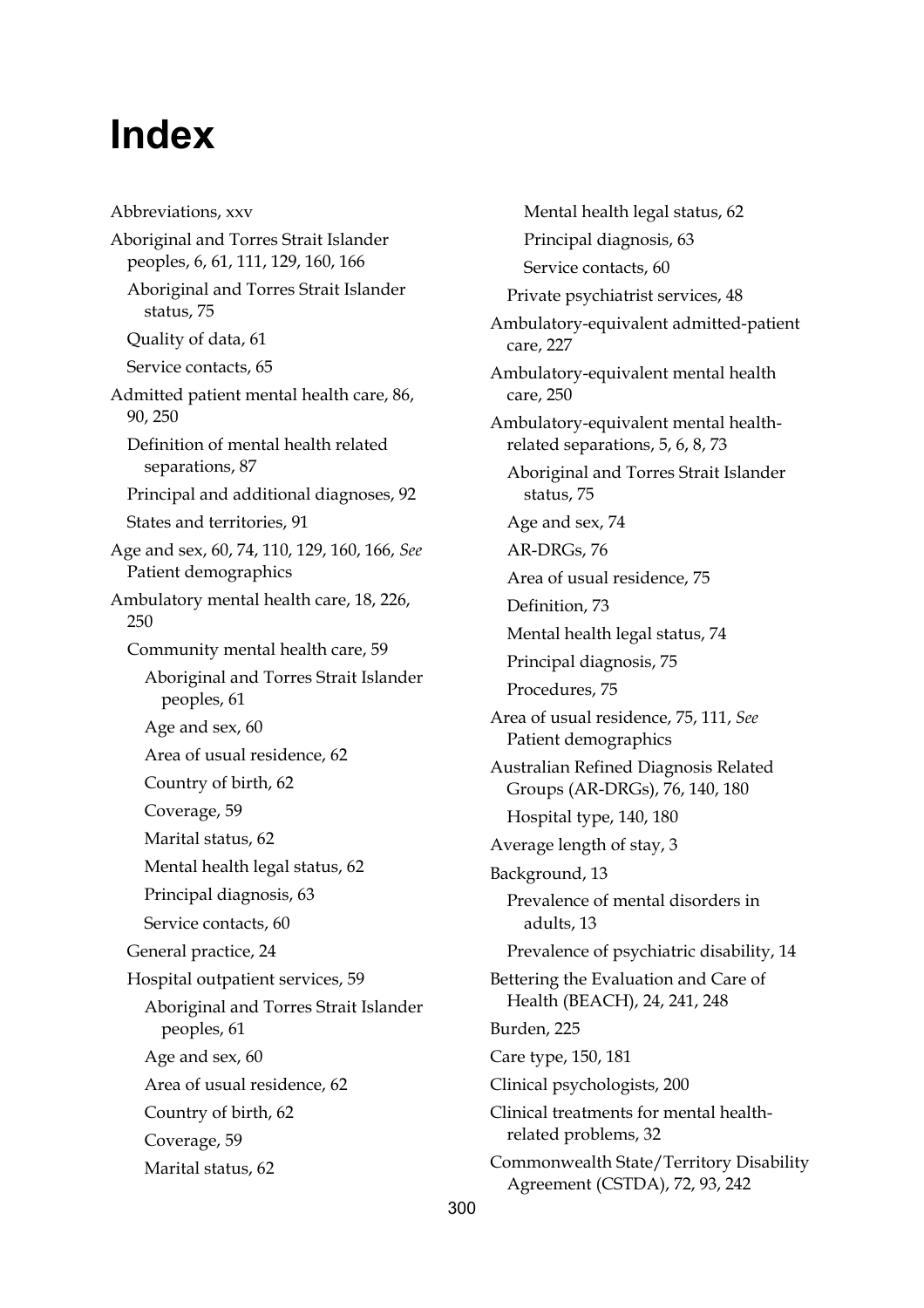National Minimum Data Set, 242, 248 Community mental health care, 1, 4, 8, 59 Aboriginal and Torres Strait Islander peoples, 61 Age and sex, 60 Area of usual residence, 62 Country of birth, 62 Coverage, 59 Hospital admitted patient care, 9 Marital status, 62 Mental health legal status, 62 Principal diagnosis, 63 Service contacts, 60 Aboriginal and Torres Strait Islander peoples, 65 Area of usual residence, 70 Country of birth, 68 Marital status, 67 Mental health legal status, 66 Principal diagnosis, 71 Sex and age, 64 Community-based ambulatory mental health care, 226 Comorbidity, 130, 167 Country of birth, 62 Coverage, 59 Data collections, 237, 238 Admitted patient mental health care, 250 Ambulatory mental health care, 250 Ambulatory-equivalent mental health care, 250 Bettering the Evaluation and Care of Health (BEACH), 241 Commonwealth State/Territory Disability Agreement (CSTDA) National Minimum Data Set, 242 Medicare data, 243 National Community Mental Health Care Database (NCMHCD), 239

National Community Mental Health Establishments Database (NCMHED), 239 National Hospital Morbidity Database (NHMD), 238 National Medical Labour Force Survey, 243 National Nursing Labour Force Survey, 243 National Public Hospital Establishments Database (NPHED), 240 Pharmaceutical Benefits Scheme (PBS),  $243$ Private Health Establishments Collection (PHEC), 241 Repatriation Pharmaceutical Benefits Scheme (RPBS), 243 Definitions, 246 Ambulatory-equivalent separations, 246 Mental health-related care, 246 Mental health-related separations, 87 Schizophrenia and related disorders, 221 Disability support services, 2, 72, 93 Residential mental health care, 93 Expenditure, 60 Alzheimer's disease and other dementias, 17 Health services for mental health, 16 Health services for schizophrenia, 228 Medicare, 49, 53 PBS, 33, 45, 49 Public psychiatric hospitals, 209 RPBS, 33, 45, 49 General practice, 1, 4, 7, 24, 226, 227 Bettering the Evaluation and Care of Health (BEACH), 24 Clinical treatments for mental healthrelated problems, 32, 38 Medications for mental health-related problems, 32, 40 Problems managed, 25, 29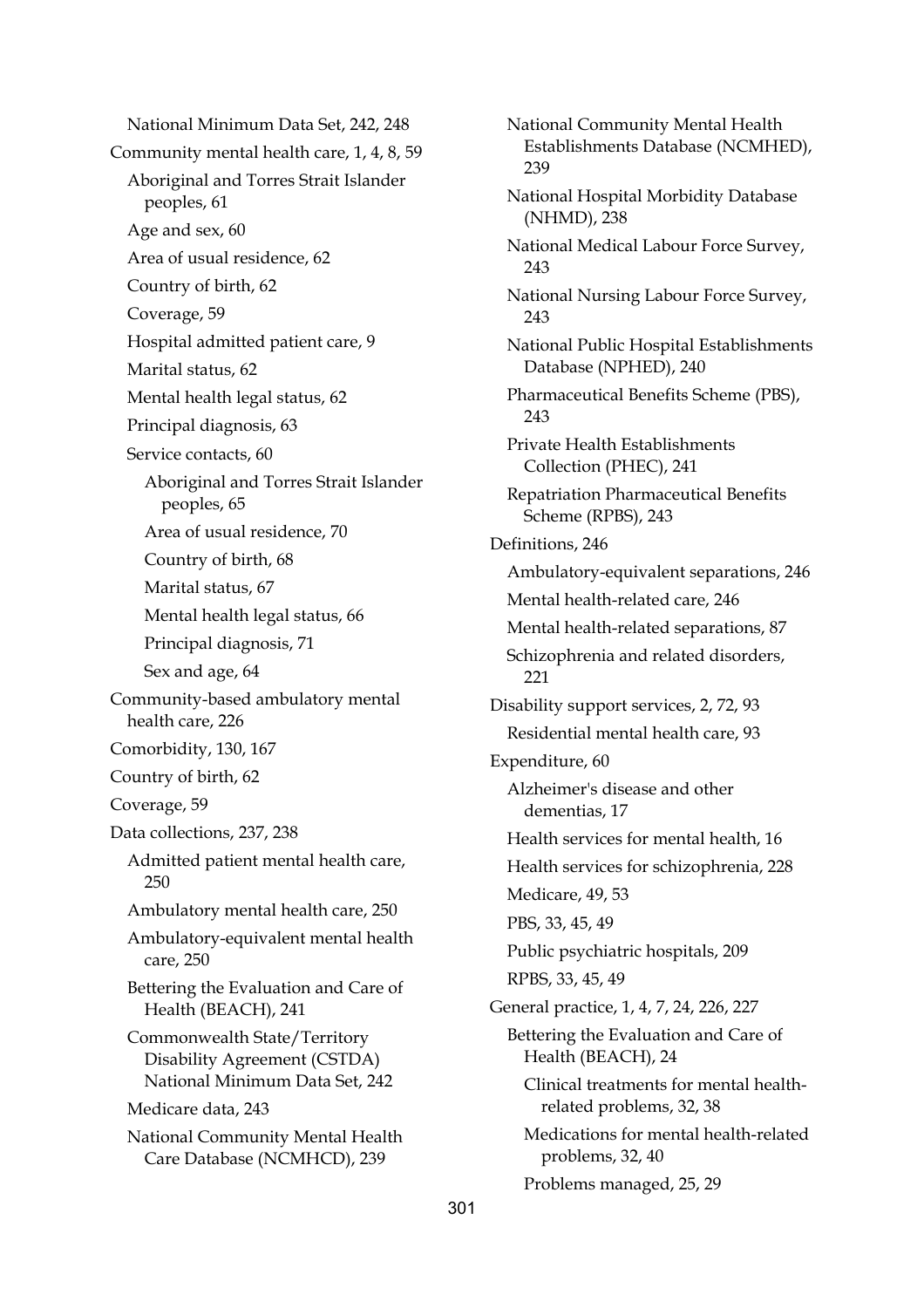Reasons for encounter, 25 Referrals, 32, 35 Reasons for encounter (RFE), 28 Glossary, 287 Highly Specialised Drugs Program, 49, 227 Hospital admitted patient care, 2, 5, 6, 228 Average length of stay, 3 Patient-days, 3 Separations, 3 Hospital outpatient services, 59 Aboriginal and Torres Strait Islander peoples, 61 Age and sex, 60 Area of usual residence, 62 Country of birth, 62 Coverage, 59 Marital status, 62 Mental health legal status, 62 Principal diagnosis, 63 Service contacts, 60 Hospital type, 122, 140, 165, 180 Labour force, 10, 193 Mental health nurses, 11 Psychiatrists, 10 Low Prevalence (Psychotic) Disorders survey, 228 Marital status, 62 Measuring hospital activity, 89 Medicare, 49, 50, 243 Medications for mental health-related problems, 10, 32, 227 Mental health care, 226 Mental health legal status, 62, 74, 110, 130 Mental health nurses, 11, 199 Mental health problems and disorders, 7 Community mental health care, 8 Ambulatory-equivalent separations, 8 Private hospitals, 9 Public hospitals, 9

Mental health-related separations, 87 Mode of admission, 150, 181 Mode of separation, 150, 181 Mortality, 225 National Community Mental Health Care Database (NCMHCD), 59, 239, 285 National Community Mental Health Establishments Database (NCMHED), 239, 285 National Hospital Morbidity Database (NHMD), 238, 246 National Medical Labour Force Survey, 243 National Mental Health Strategy, 14 National Nursing Labour Force Survey, 243 National Public Hospital Establishments Database (NPHED), 240, 286 National Survey of Mental Health Services, 285 Non-residential care, 72 Non-specialised mental health care Admitted patients, 157 AR-DRGs, 180 Care type, 181 Mode of admission, 181 Mode of separation, 181 Patient demographics, 160 Principal diagnosis, 165 Procedures, 180 Number of establishments, 59 Outpatient services, 226 Patient demographics, 4, 110, 160 Aboriginal and Torres Strait Islander peoples, 6, 61, 111, 160 Ambulatory-equivalent separations, 6 Hospital admitted patient care, 6 Age and sex, 4, 60, 74, 110, 160 Ambulatory-equivalent separations, 5 Community mental health care, 4 General practice, 4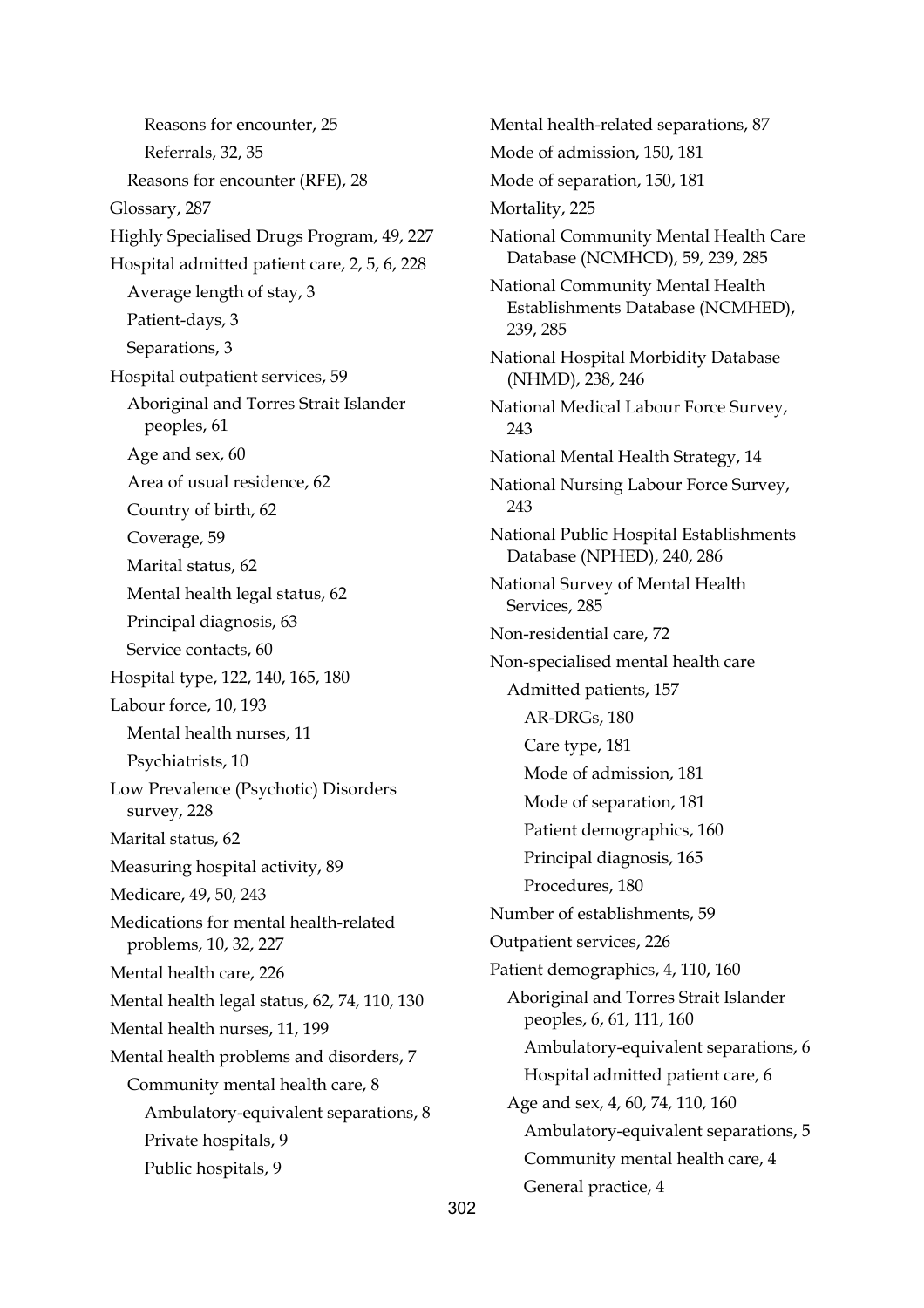Hospital admitted patient care, 5 Private psychiatrists, 4 Area of usual residence, 5, 62, 75, 111, 160 Hospital admitted patient care, 6 Country of birth, 62 Marital status, 62 Mental health legal status, 62, 74, 110, 130 Patient-days, 3 Pharmaceutical Benefits Scheme (PBS), 33, 49, 55, 56, 243, 248 Prevalence Mental disorders in adults, 13 Psychiatric disability, 14 Schizophrenia and related disorders, 224 Principal diagnosis, 63, 75, 92, 121, 165 Aboriginal and Torres Strait Islander peoples, 129, 166 Age and sex, 129, 166 Separations, 166 Female patients, 129 Male patients, 129 Comorbidity, 130, 167 Hospital type, 122, 165 Mental health legal status, 130 Private Health Establishments Collection (PHEC), 241 Private hospitals, 9 Private psychiatric hospitals, 215 Private psychiatrist services, 1, 4, 10, 48, 193 Highly Specialised Drugs Program, 49 Medicare expenditure, 49 Procedures, 75, 180 Psychiatric and acute care hospitals, 208 Private psychiatric hospitals, 215 Public acute hospitals, 215 Public acute hospitals, 215

Public community mental health establishments, 201 Public hospitals, 9 Public mental health establishments Public psychiatric hospitals, 208 Public psychiatric hospitals, 208 Expenditure, 209 Staffing, 209 Quality of data, 61 References, 298 Referrals, 32 Repatriation Pharmaceutical Benefits Scheme (RPBS), 33, 49, 56, 243, 248 Report structure, 12 Residential mental health care, 86, 93 Definition of mental health related separations, 87 Public residential mental health care establishments, 93 Schizophrenia and related disorders, 221 Data sources, 223 Health service expenditure, 228 Mental health care, 226 Ambulatory mental health care, 226 Hospital admitted patient care, 228 Prevalence, 224 Burden, 225 Mortality, 225 Self-harm, 131, 168 Separations, 3, 73, 129, 131, 166, 168 Definition of mental health-related separations, 73 Female patients, 129, 166 Male patients, 129, 166 With an external cause, 131, 168 Service contacts, 60 Community mental health care Aboriginal and Torres Strait Islander peoples, 65 Area of usual residence, 70